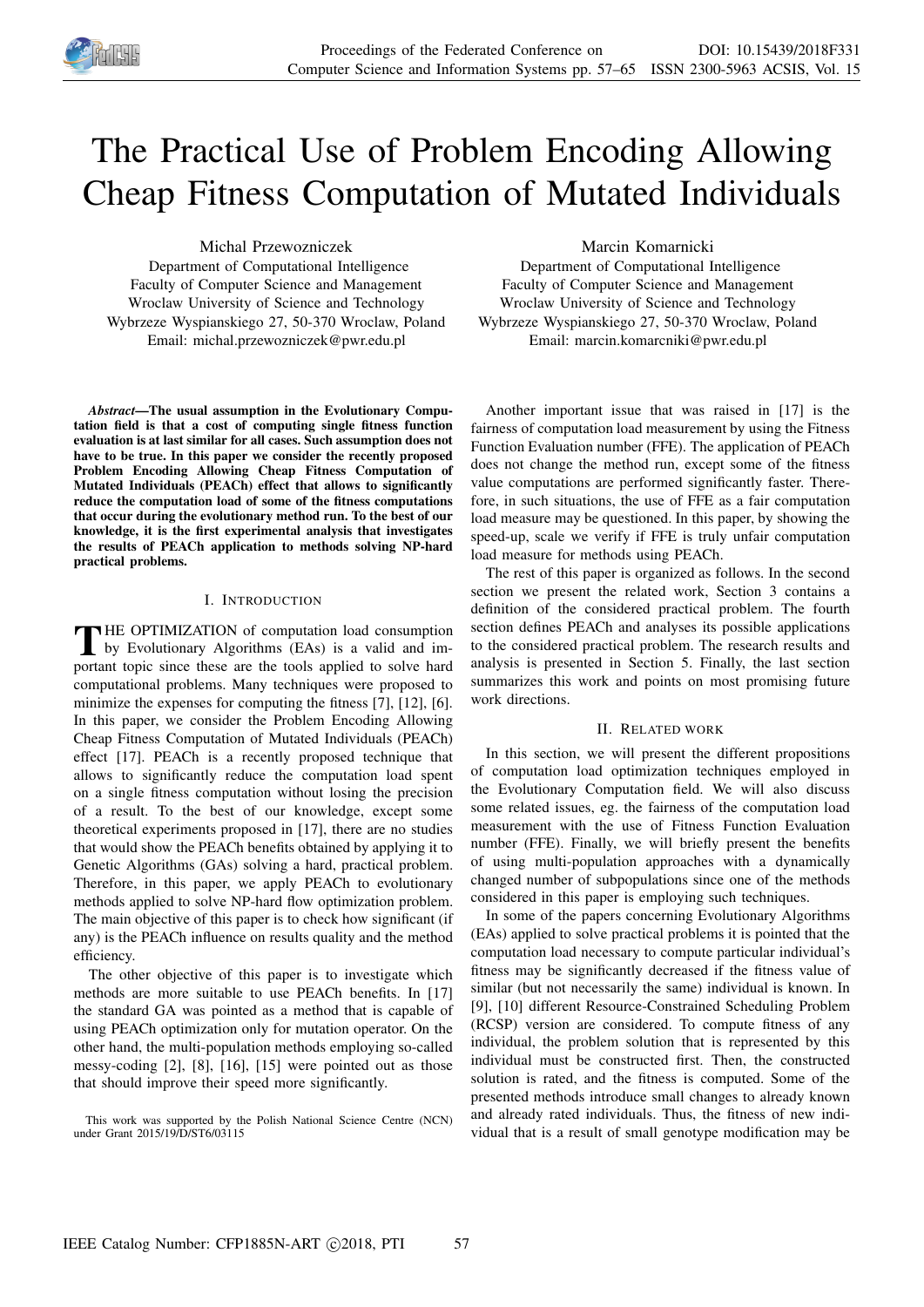computed in two different ways. It may be computed in a usual way by constructing and rating the solution. However, it is also possible to copy the solution of an old, already rated individual, modify it and rate it. In RCSP problem the computation load necessary for solution construction is significantly higher than the computation load required for rating the constructed solution. Thus, in NEH2 heuristic (Nawaz, Enscore, Ham) proposed in [9] the fitness of new solutions is computed by modifying the already known solutions rather than by building new solutions from scratch. In result, NEH2 can use a higher FFE number than its predecessor – NEH heuristic.

Surrogate model [6] is an interesting technique of computation load usage optimization that is useful when single fitness evaluation takes significantly long time (e.g. minutes, hours, or even days). In such situation, the use of evolutionary methods may be limited. The idea is to propose a new problem model that would mimic the real model but would be significantly cheaper to evaluate. Therefore, the use of surrogate model enables the use of EAs for problems to which they would be otherwise inapplicable due to practical reasons. The surrogate model is similar to PEACh effect considered in this paper because it optimizes the cost of fitness value computation. However, the difference is that PEACh leads to an exact fitness value, while surrogate model offers only the approximated fitness value.

Another technique that allows decreasing the computation costs is fitness caching [7], [12]. Its idea is based on storing the information about fitness values computed for the particular genotypes. When such knowledge is available instead of computing fitness the method checks if the fitness for the particular genotype was not already computed. If so, then instead of computing fitness the stored fitness value is returned. Such technique may significantly decrease FFE. However, the drawback is that checking if the fitness for the particular genotype was not computed before becomes more and more expensive in time as the list gets longer. At some point, the benefits brought by omitting the fitness computation may be exceeded by costs generated by the list search. Another issue is that the list of already rated genotypes may consume high amounts of memory. Therefore in [7] two different fitness caching techniques are described - *brutal fitness caching* (that is the technique described above) and *population fitness caching*. The population fitness caching works in the same way as its brutal version but instead using the genotypes list, the optimization is limited to the search through the current population. The research presented in [7] proposes an analysis of benefits brought by both fitness caching techniques. The research is based on modern evolutionary methods: Linkage Learning Genetic Algorithm (LTGA) [18], Dependency Structure Matrix Genetic Algorithm II (DSMGA-II) [5] and Parameter-less Population Pyramid (P3) [3]. Another important issue is shown in [7] is that when any fitness caching is used the FFE is not a reliable computation load measure when a method gets stuck. The reason for this situation is that once a method gets stuck it simply loses the capability of proposing new solutions, which have not been investigated yet.

If so, then at some point all, or almost all fitness computation requests are cached. In the research presented in [7] FFE per iteration may drop to zero for the whole remaining method run. Thus, a different computation load measure than FFE number is necessary because in the described situation FFE only shows that method is not consuming any computation load at all which is not true.

The issue of fair computation load measurement is also addressed in [14]. One of the assumptions of using FFE as a fair computation load measure is that the computation load required to compute a single fitness value is the same or, at least, similar. The research presented in [14] show that this assumption is not always true. For instance, the computation load may be dependent on the genotype. Another requirement to use FFE as a fair computation load measure is that the dependency between the overall computation load used by a method and FFE should be close to linear. In other words, the computation load necessary to compute the fitness value is significantly higher than the computation load used for all other method activities. If this condition is not true, then the use of FFE as computation load measure may not be reliable. This issue is discussed in details in [8] on the base of Bayesian Optimization Algorithm (BOA). During its run, at each iteration BOA constructs the model of gene dependencies. When the genotype is long the computation load necessary for model construction significantly exceeds the computation load spent on all other method activities making it ineffective.

## III. FLOW ASSIGNMENT IN COMPUTER NETWORKS

The problem of flow assignment in computer networks is one of the main problems in the field of network design [11]. The other are the capacity assignment, flow and capacity assignment, topology, flow, and capacity assignment. In the flow assignment problem, the solution shall satisfy the set of demands. Each demand defines an amount of information that is to be sent between a particular pair of network nodes. The list of demands as well as the network topology are given and cannot be modified. For each demand, a route in the network must be set to satisfy it. Thus, the solution to the problem is a list of routes (one route for one demand) that satisfy all demands and do not break the network links capacity constraint. The solution quality may be measured in many different ways. Here, we employ the Lost Flow in Link (LFL) function. LFL describes how well the network topology is prepared for the link breakdown scenario. The optimization of LFL value increases the network survivability and the quality of service. The problem denominated as WP\_LFL [15] and is NP-complete [11].

The notation used to represent the WP\_LFL problem is presented below.

#### *Sets*

 $V$  - set of  $n$  vertices representing the network nodes

 $A$  - set of m arcs representing network directed links

 $P$  - set of  $q$  connections in the network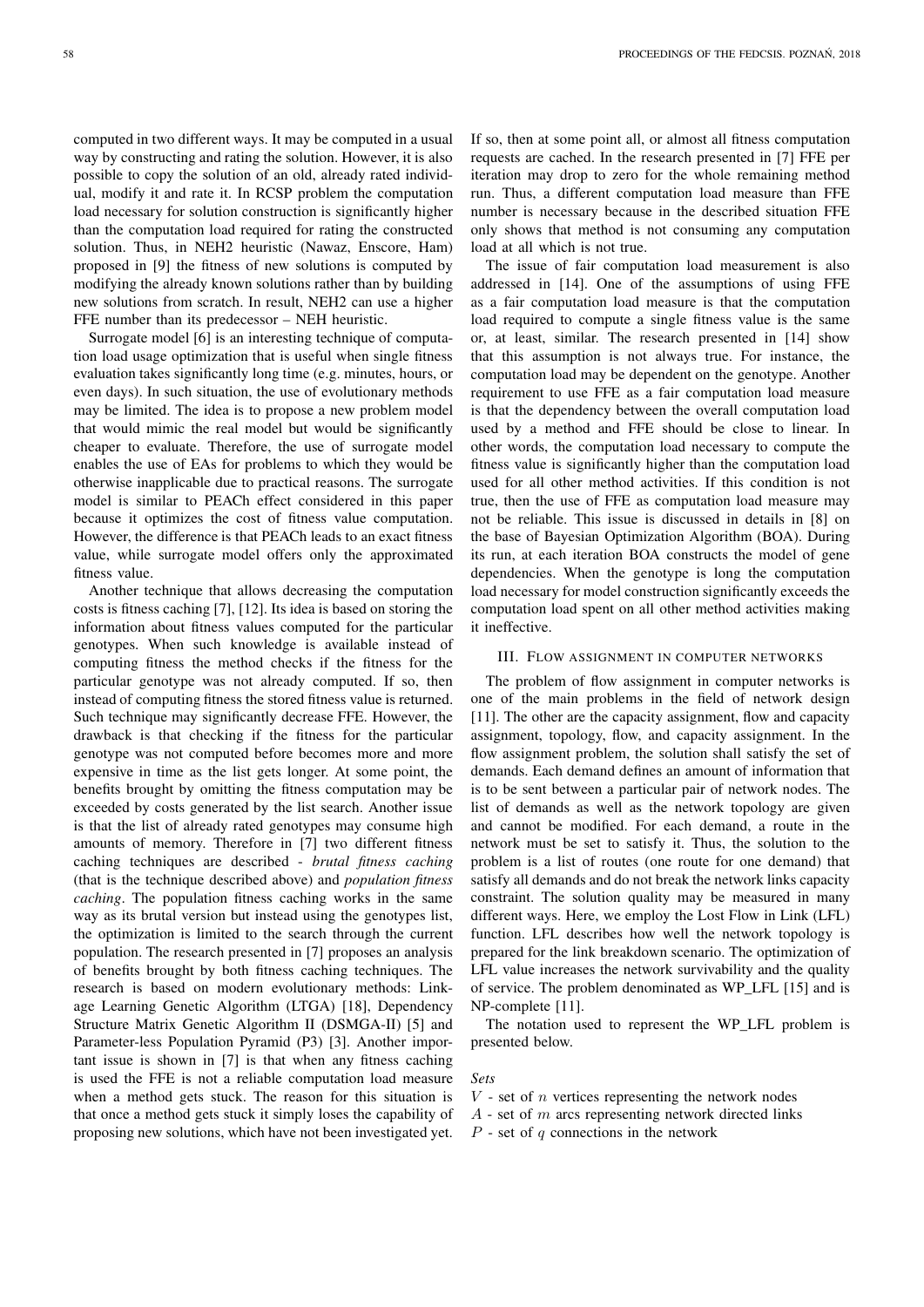$\prod_p$  - the index set of candidate working paths (routes) for connection p

 $X_r$  - set (selection) of variables  $x_k^p$ , which are equal to one.  $X_r$  determines the unique set of currently selected working paths

*Indices*

 $p$  - connections (demands) in the network, used as subscript

 $k$  - candidate routes, used as superscript

 $a$  - arcs (directed links), used as subscript

 $r$  - selections, used as subscript

*Other*

 $o(a)$  - the start node of arc a

 $d(a)$  - the end node of arc a

*Constants*

 $\delta_{pa}^k$  - equal to1, if arc *a* belongs to path *k* realizing connection  $p$ ; 0 otherwise

 $Q_p$  - volume (estimated bandwidth requirement) of connection p

 $c_a$  - capacity of arc  $a$ 

*Variables*

 $x_p^k$  - decision variable, which is 1 if working route  $k \in \prod_p$ is selected for connection p and 0 otherwise

 $f_a$  - flow of arc a  $g_v^{in} = \sum_{i:d(i)=v} f_i$  - aggregate flow of incoming arcs of v;  $e_v^{in} = \sum_{i:d(i)=v} c_i$  - aggregate capacity of incoming arcs of  $v:$  $g_v^{out} = \sum_{i: o(i)=v} f_i$  - aggregate flow of outgoing arcs of v;  $e_v^{out} = \sum_{i: o(i)=v} c_i$  - aggregate capacity of outgoing arcs of

v; The  $o: A \rightarrow V$  and  $d: A \rightarrow V$  functions denote the origin and destination node of each arc. For each  $a \in A$  the set of incoming arcs of  $d(a)$  except  $a$   $in(a) = \{k \in A | d(k) =$  $d(a), k \neq a$ , and the set of outgoing arcs of  $o(a)$  except a  $out(a) = \{k \in A | o(k) = o(a), k \neq a\}$  are defined.

Definition 1. *The global non-bifurcated m.c. flow denoted* by  $f = [f_1, f_2, ..., f_m]$  *is defined as a vector of flows in all arcs. The flow f is feasible if for every arc*  $a \in A$  *the following inequality holds*

$$
\forall a \in A : f_a \le c_a \tag{1}
$$

*Inequality 1 ensures that in every arc, flow is not greater than capacity. This inequality is called the capacity constraint.*

For the sake of simplicity, the following function is introduced

$$
\epsilon(x) = \begin{cases} 0 & \text{for } x \le 0 \\ 1 & \text{for } x > k \end{cases}
$$
 (2)

The analysis of local repair properties is based on a scenario where the failure of arc  $k \in A$  is considered. If local repair is used then flow on the arc  $k$  must be rerouted by the origin node of k. Therefore, residual capacity of arcs outgoing from node  $o(k)$  except arc k is a potential bottleneck of the restoration process. Since

$$
f_k \le \sum_{i \in out(k)} (c_i - f_i) \tag{3}
$$

then the flow of the failed k can be restored using the residual capacity of other links leaving the origin node of k. Otherwise, if

$$
f_k > \sum_{i \in out(k)} (c_i - f_i)
$$
 (4)

then some flow of the failed link  $k$  cannot be restored because the residual capacity of other arcs leaving the origin node of  $k$  is too small. As a consequence, the 100% restoration is not possible and some flow of  $k$  is lost. Applying formulas 3 and 4, and the  $g_{o(k)}^{out}$ ,  $e_{o(k)}^{out}$  definitions, the  $LA^{out}$  function is defined as follows.

$$
LA_k^{out}(\underline{f}) = \epsilon(g_{o(k)}^{out} - (e_{o(k)}^{out} - c_k))
$$
\n(5)

Formula 5 defines the flow lost for arc  $k$  as dependent on the whole flow leaving the origin node of  $k$ . Therefore, the function of flow lost for all arcs leaving node  $v$  is defined as follows.

$$
LN_v^{out}(\underline{f}) = \sum_{a: o(a) = v} \epsilon(g_v^{out} - (e_v^{out} - c_a)) = \sum_{a: o(a) = v} LA_v^{out}(\underline{f})
$$
\n(6)

Function  $LN_v^{in}(\underline{f})$  is analogous to  $LN_v^{out}(\underline{f})$  and defines how much flow is lost in the arcs incoming to node  $v$ . The goal of defining a function that measures the network preparation to link breakdown is realized in 7.

$$
LFL(\underline{f}) = \sum_{v \in V} (LN_v^{in}(\underline{f}) + LN_v^{out}(\underline{f}))/2 \tag{7}
$$

More details about the LFL may be found in [13]. The optimization problem, WP\_LFL [13], [15] is defined as follows.

$$
\min_{f} LFL(\underline{f}) \tag{8}
$$

subject to

$$
\sum_{k \in \prod_{p} x_k^p = 1 \quad \forall p \in P \tag{9}
$$

$$
x_k^p \in \{0, 1\} \quad \forall p \in P, \forall k \in \prod_p \tag{10}
$$

$$
f_a = \sum_{p \in P} \sum_{k \in \prod_p} \delta_{pa}^k x_p^k Q_p \quad \forall a \in A \tag{11}
$$

$$
f_a \le c_a \quad \forall a \in A \tag{12}
$$

Condition (9) guarantees that the each connection can use only one working route. Constraint (10) ensures that decision variables are binary ones. Formula (11) defines a link flow. Finally, (12) denotes the link capacity constraint. The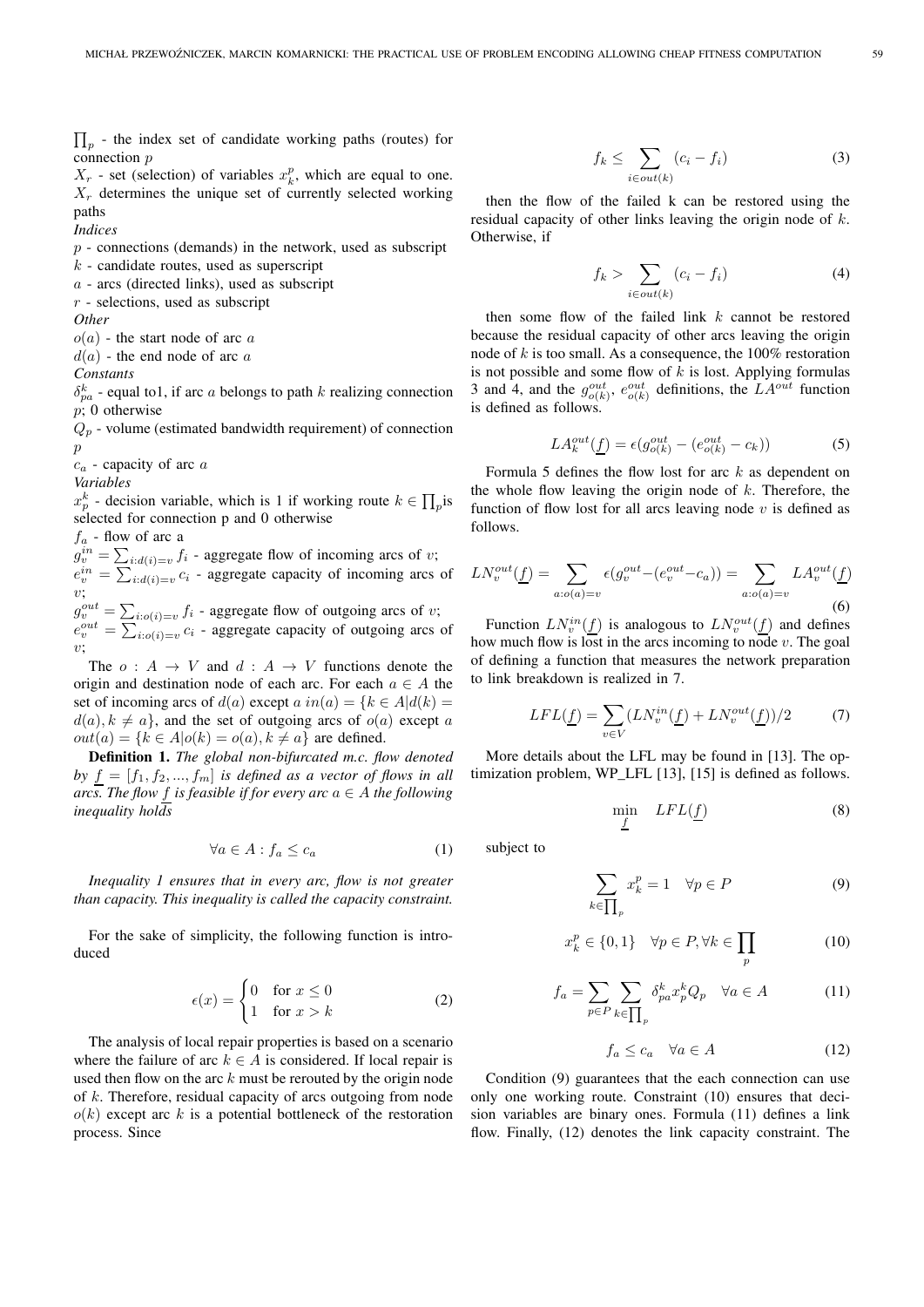WP\_LFL problem given by  $(8)-(12)$  is a 0/1 NP problem with linear constraints. For this problem, the solution space that includes all possible paths for each connection is large even for relatively small networks. Therefore, the problem is considered hard. Let us consider 2500 demands and ten routes available for each demand. The number of solutions (not all may be feasible)  $10^{2500}$ .

# IV. PEACH EFFECT IN CONSIDERED PRACTICAL PROBLEM

In this section, we present PEACh idea proposed in [17]. Since PEACh benefits are strictly dependent on the problem encoding, in the second subsection we give a detailed description of solution encoding for the considered WP\_LFL problem. Finally, in the last subsection, we present the two considered competing methods and discuss whether they are suitable to use PEACh benefits.

# *A. General PEACh description*

Let us consider a situation in which fitness computation process is built from two stages - solution creation and solution rating. For some problems, the main computational cost is paid on the solution creation stage, while the process of rating the created solution is relatively cheap [17]. In such situation, if we wish to rate an individual but we know a similar solution that was already rated it is reasonable to copy the rated solution, modify it and rate the resulting solution.

Let us consider the Traveling Salesman Problem (TSP). TSP can be represented as a graph  $G = (V, E)$ , where V is a set of *n* vertices (cities) and  $E = \{ei, j\}_{n \times n}$  is a set of edges that represent connections between cities. The distance function  $d: E \to \mathbb{R}^+$  is used to assign each edge e a distance value. The goal is to find a Hamiltonian cycle of minimal distance that visits each vertex only once. Let us assume that in the considered TSP instance we need to visit 1000 cities, the genotype encodes the solution by storing a list of genes that are city identifiers. Some individual that was already rated is being mutated by changing two genes (cities order) in its genotype. To compute fitness for the mutated version of the individual, we may compute the cost generated by using 1000 routes that are encoded by the genotype of the mutated individual. Another option is to copy the fitness of individual before mutation, subtract from it the distance of two routes that were removed and add the distance yield by two new routes. Note, that the second option requires significantly lower computation load.

We may state that PEACh benefits are used if the following condition holds

$$
cost(X) \gg cost(X_{mut}, fitInfo(X))
$$
 (13)

subject to

$$
diffr(X, X_{mut}) \ll size(X) \tag{14}
$$

where

 $X, X_{mut}$  - individuals genotypes

 $cost(X)$  - the computation load that must be paid to compute

the fitness of  $X$  without any prior knowledge

 $fitInfo(X)$  - the additional information about data produced during  $X$  fitness value calculation process (including  $X$ fitness value if necessary)

 $cost(X, addInfo)$  - the computation load necessary to compute the fitness of  $X$  with additional information taken from the other fitness value calculation operation

 $diffr(X, Y)$  - the number of genotype positions for which genotype  $X$  is different than the genotype  $Y$ 

 $size(X)$  - the number of genotype positions in genotype X

If an additional information (from another fitness value computation operation) is available, then the computation load necessary for the fitness value computation will be significantly lower than if the same computation was done without the additional knowledge (inequality (13) is true). Condition (14) guarantees that the additional information is supported by the fitness calculation process for similar genotype.

The above definition proposed in [17] does not define a unit of computation load amount (returned by  $cost(X, addInfo)$ and  $cost(X)$ ). In this paper, similar as in [17], we use the computation time. Another available choice is the number of processor instructions. Note, that FFE is not an allowed choice, since the amount of computation load necessary to compute a single fitness evaluation may significantly differ.

# *B. PEACh in WP\_LFL*

In WP LFL the network topology is given. The network links connecting the nodes are directed, so the particular link transfers data only in one direction. Therefore, the network may be represented as a directed graph. The list of demands defining the nodes pairs between the communication channels must be established is also entry information. Each demand except the start and destination node defines the volume of the demanded communication channel. Each connection is using only one route. Thus, the solution to the problem is a set of routes (each route proposed for one demand). Many communication channels may go through a single network link. The summarized volume going through a single network link may not exceed the link capacity. The example of the 4-demand problem solution encoded in the GA-like manner may be as follows:  $[(4) (6) (11) (13)]$ . In this solution the first demand will use route number 1, second demand will use the sixth route, etc. Note, that the solution does not have to be feasible, i.e. the link capacity constraint may be broken.

In Fig. 1 we present the example of the network state in the form of the two-dimensional matrix. The numbers in the matrix represent the available capacity of network links. For instance, the link from node A to node B has 24 capacity units left. For the network state presented in the upper part of the figure, we wish to set up the connection channel using the route from node A through nodes B and C to node D. The demand size (volume) of the connection channel is 4 capacity units. In the result of this operation, the available capacity in links A to B, B to C and C to D is decreased by 4. In the WP\_LFL instances consider in the research present in this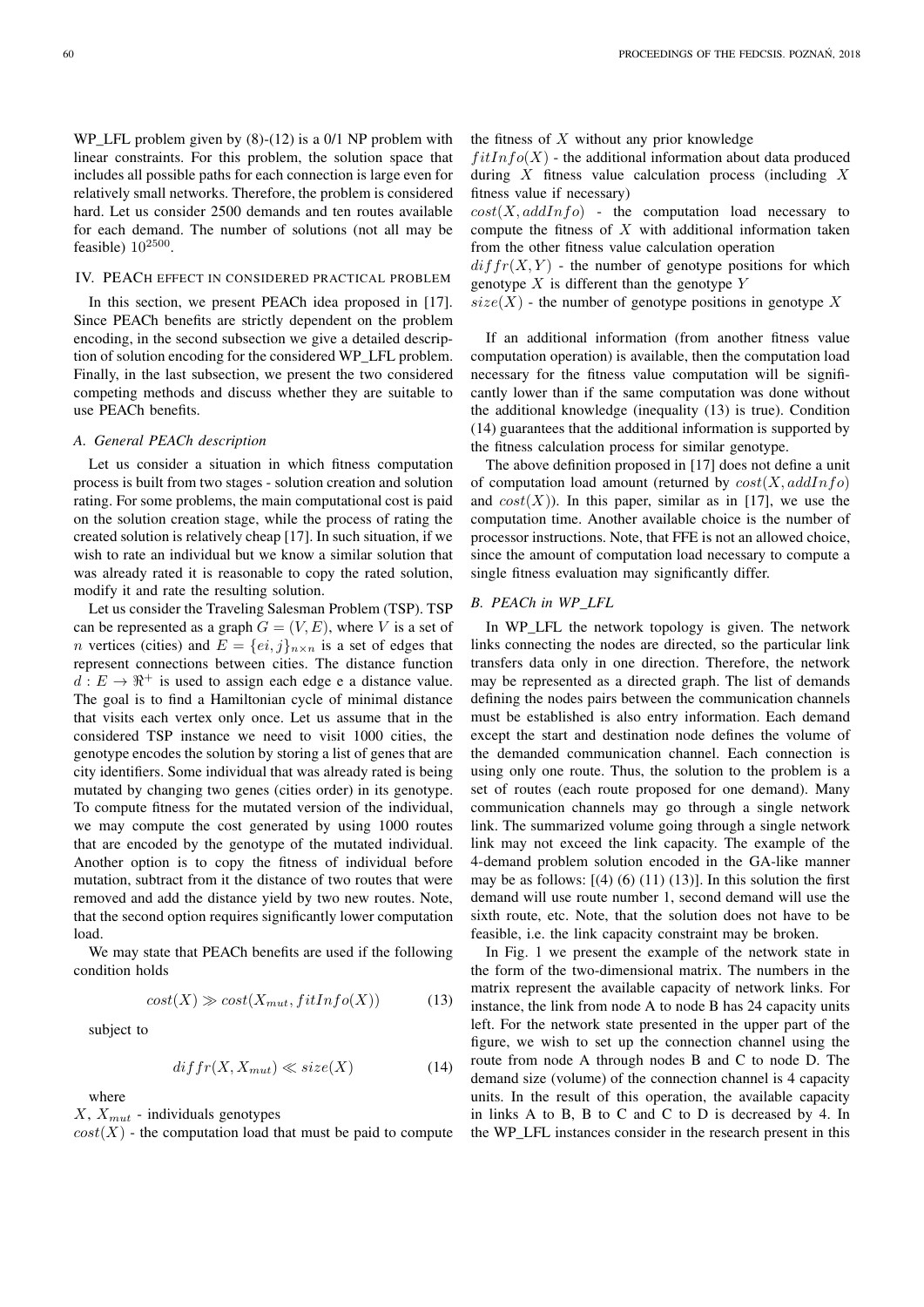

Fig. 1. The example of route establish

paper we use 1260 up to 2500 demands. To compute fitness of any individual we have to create a solution (by setting all connection channels for all demands) and then rate it (compute LFL function value for all links and summarize it). For the considered test cases the time necessary to construct the problem solution  $(T_{model})$  is significantly larger than the time necessary to rate the constructed solution  $(T_{quality})$ . Therefore, the decreasing  $T_{model}$  time, shall significantly decrease the overall time necessary for fitness computation. Let us consider the following situation. The individual  $X$  encoding a solution to 2500-demands WP\_LFL problem instance was rated and cost of this operation was  $cost(X) = T_{model} + T_{quality}$ . Then, individual  $X$  was mutated (one of its genes was modified) creating individual  $X_{mut}$ . We can compute fitness of individual  $X_{mut}$  without using any additional knowledge. If so, then  $cost(X_{mut}) \approx costX$ . However, we can also compute the fitness of  $X_{mut}$  differently and use the model created for individual  $X$ . It is enough to unset one connection channel that was encoded by individual  $X$  (set this channel with negative volume) and set the new channel that was defined in individual  $X<sub>mut</sub>$ . In such situation we need to perform two channel setting operations instead of 2500 route setting operations  $cost(X_{mut}, fitInfo(X)) = 2/2500 \cdot T_{model} + T_{quality}$ . Since for the considered test cases  $T_{model} \gg T_{quality}$ , it is true that  $cost(X) \gg cost(X_{mut}, fitInfo(X))$ . Thus, we may expect that using the PEACh effect may significantly decrease the

computation load consumed by a method during its run.

# *C. Competing methods and PEACh suitability*

In this section, we present the two methods chosen for tests. The first is Hierarchical Evolutionary Algorithm for Flow Assignment in Non-bifurcated Commodity Flow (HEFAN 2.2) [13]. HEFAN 2.2 is a standard GA that is dedicated to solving flow optimization problem. The individuals are encoded in a standard GA-manner presented in the previous section. Since considering all available routes between every nodes pair would lead to the combinatorial explosion and would make the problem intractable, at the beginning of the run HEFAN 2.2 uses four shortest routes between each node pair and all routes that are not longer than 1-, 2-, 3-, and 4-hops. Such route set may be not enough to construct some high-quality solutions. Therefore, HEFAN 2.2 uses two problem-dedicated operators that were designed to propose new routes, namely the lowlevel crossover and low-level mutation operators. The idea behind both low-level operators is to interpret a single route (that is an ordered list of nodes) as an individual and apply to it standard GA operators. The routes resulting from lowlevel operators may not be feasible in the particular network topology. Therefore, the repair procedure is applied to their results. The details about dedicated operators employed by HEFAN 2.2 may be found in [13].

The second considered method is Multi Population Pattern Searching Algorithm for Flow Assignment in Non-bifurcated Commodity Flow (MuPPetS-FuN) [15], based on MuPPetS [8]. In MuPPetS-FuN two types of individual are employed. The classical GA-like individuals called *Competitive Templates* (CT) are used together with messy-coded individuals [2] called *viruses*. The messy-coded individuals do not encode the complete problem solution, but only a part of it. To rate such individual, the missing genes must be first supplemented. Therefore, each CT (complete problem solution encoded in GA-like manner) has a crowd of viruses assigned to it. The genes that are missing in each virus are supplemented from CT the virus is assigned to. Each virus population is separate, and the number of their populations is equal to the number of CTs. The virus population evolution process may be found as the optimization of the CT the viruses are assigned to after their evolution is finished, if the fitness of best-found virus is better than its parental CT, then the genes from the virus infect the CT, improving it. The important feature of messy-coding concerning PEACh effect is that viruses encode only a small part of a complete problem solution. Thus, each virus may be interpreted as a modification of its parent CT. Since,  $l_{vir} \ll size(CT)$ , where  $l_{vir}$  is the genotype length of a virus, then the process of virus fitness computation seems to be suitable for using the benefits of PEACh effect.

# V. RESULTS

In this section, we present the results of experiments performed for two methods dedicated to solving the considered WP\_LFL problem. HEFAN 2.2 is based on the idea of standard GA, while MuPPetS-FuN Active is a multi-population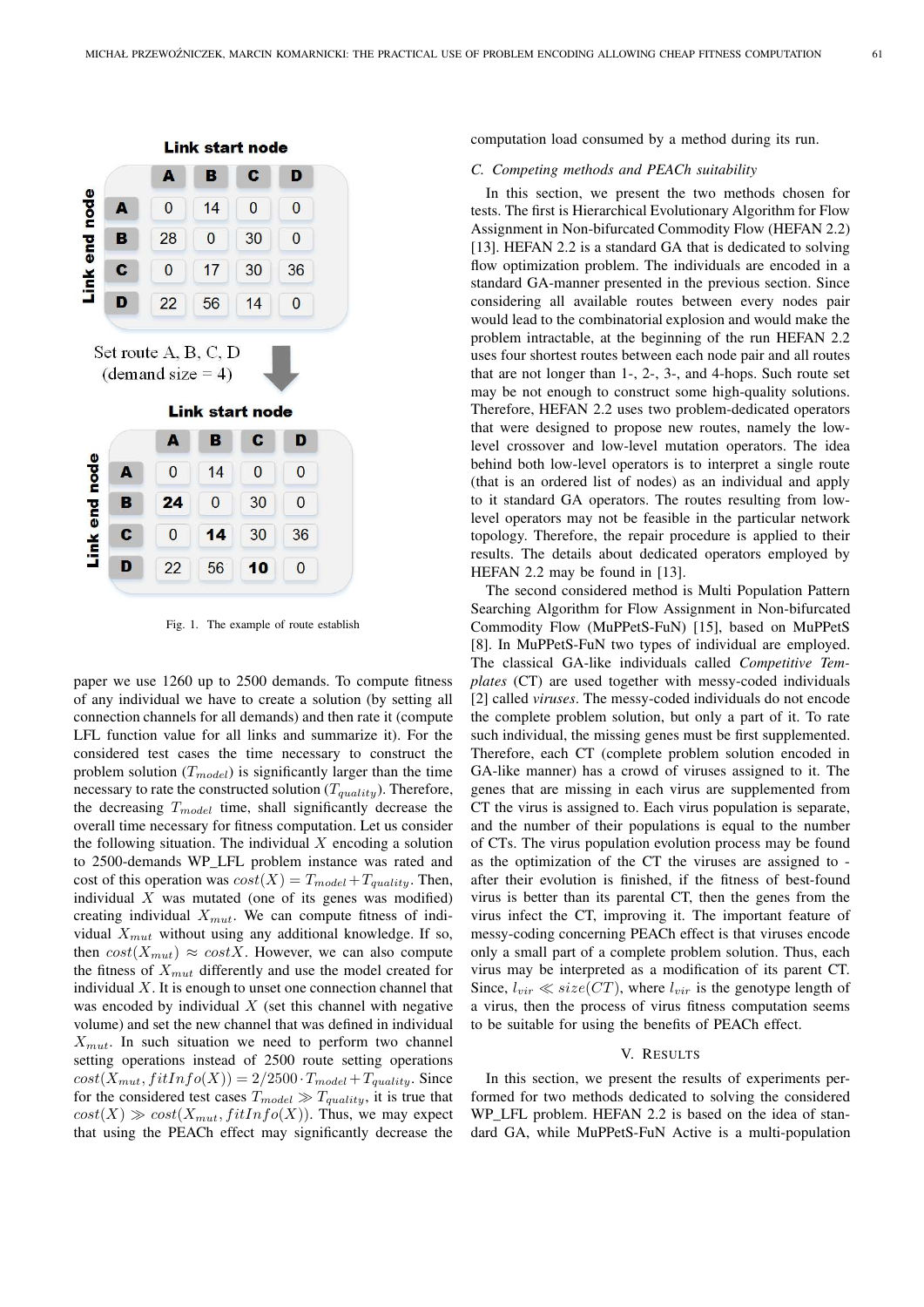method that uses messy-coding and dynamically manages the number of maintained subpopulations (i.e., during the method run new subpopulations are created, and some subpopulations are deleted). Since HEFAN 2.2 is based on standard GA idea, the use of PEACh effect will be limited only to mutation operator. On the other hand, MuPPetS-FuN uses messy-coding which is suitable for gaining the benefits brought by PEACh. The objective of the research is twofold. First, we wish to experimentally check how significant may be the optimization of computation load usage when PEACh is employed and how this optimization is dependent on the method type. Second, we wish to check how significantly the use of PEACh may influence the results quality for the considered WP\_LFL problem.

The rest of this section is organized as follows. In the first subsection, we report the experiment setup. In the second subsection, we show and comment the differences in the computation load usage optimization brought by PEACh. The third subsection presents the influence of PEACh effect on the results quality for the two considered methods types. Finally, the last subsection contains the results discussion.

## *A. Experiment setup*

In the experiments, the time-based stop condition was used. As pointed out in sections II and IV, since PEACh is employed, the use of FFE as a stop condition is doubtful for the research presented in this paper. The experiments were executed on PowerEdge R430 Dell Server Intel Xeon E5-2670 2.3 GHz 64GB RAM with Windows 2012 Server 64-bit installed. To ensure that the computation load used in each experiment is equal, the number of computation processes was always one less than a number of available CPU nodes. The time limit was set to 3 hours. All methods were programmed in C++, share all the possible pieces of code and are single-threaded. The experiments are executed in the clean environment – i.e., no other resource consuming processes are running, and the number of executed experiments is always one less than the number of available processor cores (1 core is spared for the operating system activities). Such assumptions are the same as in [7], [15], [8] and shall allow for fair comparison.

To compare the performance chosen methods we use ranking, defined as follows. The best method for a particular experiment receives the number of points equal to the number of competing methods; the second method receives one point less, etc. If more than one method takes the same place, then all such methods receive the same number of points as for one method. For instance, there are three competing methods A, B and C. Methods A and B were the best, and receive 3 points. Method C was the worst one  $-$  it receives 1 point.

The considered experiments may be grouped concerning the network type or flow parameters. Six different network topologies were considered. The networks parameters (minimal, maximal and average node degree) might be found as typical [19]. The mesh of five networks is irregular, the mesh of one network is grid-like. The parameters of all considered networks are presented in Table I.

| <b>TABLE I</b> |                                |
|----------------|--------------------------------|
|                | CONSIDERED NETWORKS PARAMETERS |

| Network           | 104  | 114  | 128            | 144 | 162 | Grid            |
|-------------------|------|------|----------------|-----|-----|-----------------|
| Node number       | 36   | 36   | 36             | 36  | 36  | 36              |
| Arc number        | 104  | 114  | 128            | 144 | 162 | 120             |
| Minimal node deg. | 2    | 2    | 3              | 3   | 3   | 2               |
| Maximal node deg. | 5    | 5    | 6              | 6   | 6   | 4               |
| Average node deg. | 2.89 | 3.17 | 3.56           | 4   | 4.5 | 3.33            |
| <b>Topology</b>   |      |      | Irregular mesh |     |     | Regular<br>mesh |
|                   |      |      |                |     |     |                 |
|                   |      |      |                |     |     |                 |

TABLE II EXPERIMENT GROUPS PARAMETERS

| <b>Experiment</b> group   | Group A                      | Group B | Group C                              |
|---------------------------|------------------------------|---------|--------------------------------------|
| Arc capacity              | 4800                         | 4800    | $km \cdot 1200$ , where<br>$km=1,,8$ |
| <b>Connections to set</b> | 1260                         | 2500    | 2500                                 |
| <b>Connection choice</b>  | 1 for each pair              | random  | random                               |
| <b>Demand size</b>        | equal for all<br>connections | random  | random                               |

The classification using the demanded flow parameters divides the experiments into three groups: A, B and C. Each experiment group is characterized by arc capacities used, a number of connections to be set (demands) and the way the connections were chosen. The OC-12 and OC-48 standards, typical for transportation networks [4], were taken into consideration at the arc capacity design. The parameters for each experiment group are presented in Table II. The units of demands sizes and arc capacities were abandoned which is frequent for the papers concerning the problems of flow assignment in computer networks [11], [13], [15].

Ten experiments were used for each network and experiment group. Thus, the total number of test cases was  $6 \cdot 3 \cdot 10 = 180$ . The considered problem is NP-complete [4]. As presented in table II the number of demands is 1260 or 2500. In the employed solution encoding each gene refers to a single demand, which makes gene number equal to demand number. If for each demand we consider 10 different routes, then the number of solutions that may be encoded is equal to  $10^{1260}$ or  $10^{2500}$ .

The methods settings were adopted from [15] and are presented in Tables III and IV.

## *B. PEACh benefits depending on method type*

One of the main objectives of this paper is to check how significant is the influence of PEACh effect on computation load optimization for the considered problem depending on

| <b>TABLE III</b>                   |  |  |  |
|------------------------------------|--|--|--|
| <b>MUPPETS-FUN ACTIVE SETTINGS</b> |  |  |  |

| Parameter name             | <b>MuPPetS-FuN Active</b> |
|----------------------------|---------------------------|
| <b>Virus generations</b>   | 100                       |
| Virus subpopulation size   | 100                       |
| Cut                        | 0.21                      |
| <b>Splice</b>              | 0.30                      |
| <b>Mutation</b>            | 0.20                      |
| <b>Low Level Crossover</b> | 0.60                      |
| <b>Low Level Mutation</b>  | 0.20                      |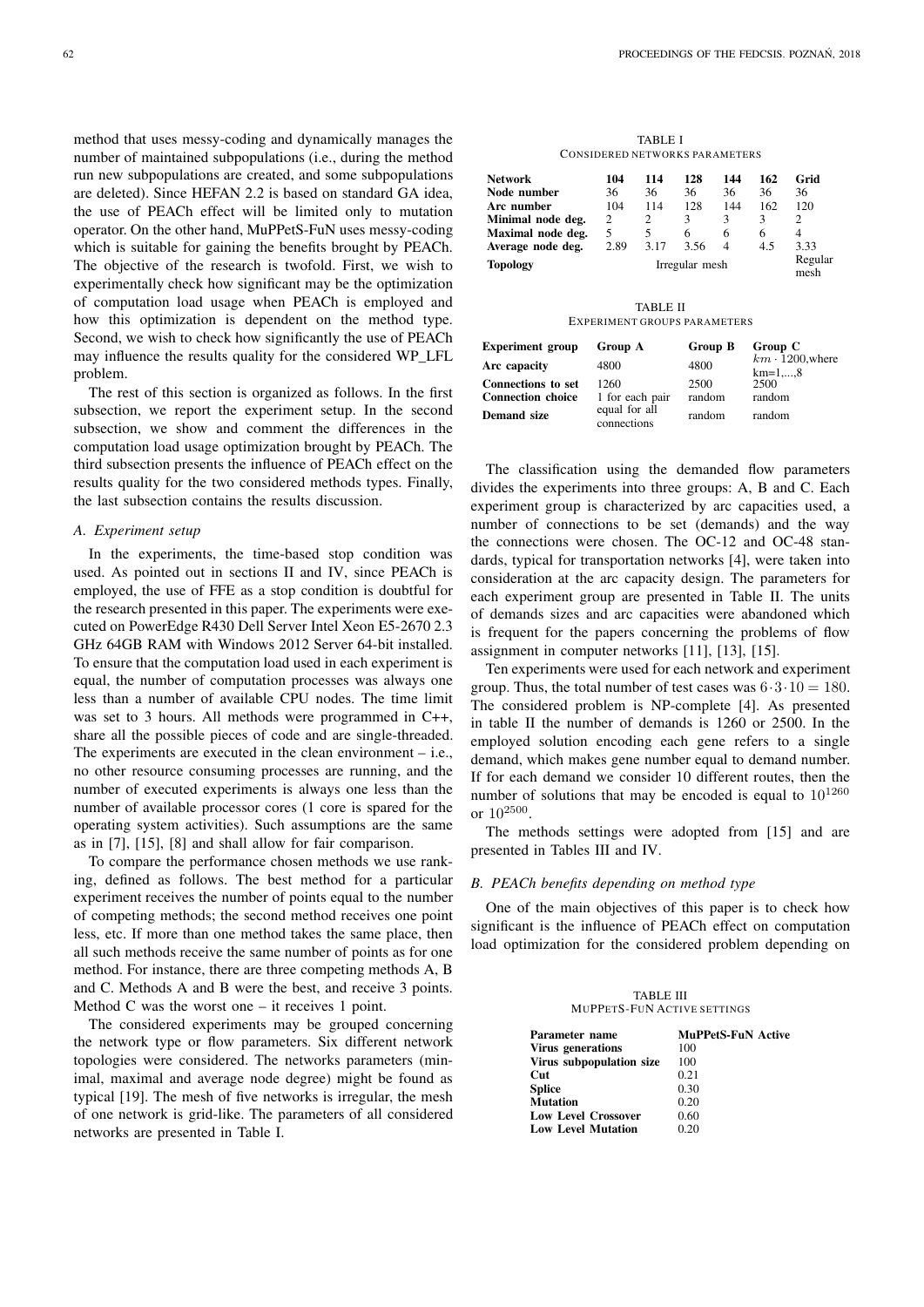#### TABLE IV HEFAN 2.2 SETTINGS

| Parameter name            | <b>HEFAN 2.2</b> |
|---------------------------|------------------|
| <b>Population size</b>    | 1000             |
| <b>Crossover</b>          | 0.9              |
| Mutation                  | 0                |
| Low level crossover       | 0 <sub>1</sub>   |
| <b>Low level mutation</b> | 04               |
| Uniform crossover         | 0.5              |
| Crossover                 | 09               |

TABLE V FFE INCREASE RATIO CAUSED BY PEACH EFFECT IN MUPPETS-FUN ACTIVE RUNS

|                | Avr     | St. dev. | Min     | Max     | Mean    |
|----------------|---------|----------|---------|---------|---------|
| All            | 207.92% | 48.20%   | 123.14% | 311.01% | 207.18% |
| 104            | 241.78% | 34.17%   | 188.03% | 311.01% | 239.90% |
| 114            | 216.76% | 34.42%   | 170.45% | 279.07% | 207.64% |
| 128            | 212.07% | 23.90%   | 171.90% | 265.80% | 211.09% |
| 144            | 158.89% | 22.02%   | 129.44% | 197.67% | 157.62% |
| 162            | 149.49% | 20.17%   | 123.14% | 187.52% | 143.62% |
| Grid           | 255.66% | 21.37%   | 225.07% | 291.69% | 261.73% |
| Group A        | 174.72% | 39.80%   | 123.14% | 251.10% | 178.37% |
| <b>Group B</b> | 192.74% | 40.34%   | 140.48% | 276.49% | 205.40% |
| Group C        | 220.23% | 45.64%   | 144.99% | 311.01% | 213.23% |

the method type. Therefore, we compare the amount of FFE done by MuPPetS-FuN Active and HEFAN 2.2 when using and not using the benefits of PEACh effect. To assure that the comparison is precise, each experiment was executed with the same random seed. The runs in which the optimal solution was found were excluded from the comparison. The FFE increase ratio (FFE for the run using PEACh effect is divided by FFE for the run without PEACh) is presented in Tables V and VI.

The results presented in Tables V and VI show that using PEACh effect is far more beneficial for MuPPetS-FuN Active. For MuPPetS-FuN, the minimum increase obtained in all 180 runs is over 123%, while the maximum ratio for HEFAN 2.2 is less than 112%. Such results are expected since during most of its run MuPPetS-FuN process messy-coded individuals, which genotypes are much shorter than the genotype of full GA-like coded problem solution. Thus, PEACh effect benefits may be used at every fitness computation of messy-coded individual. On the other hand, for HEFAN 2.2 whish is based on a standard GA, PEACh is only beneficial during mutation.

It is also interesting that for MuPPetS-FuN Active PEACh

| TABLE VI                                                    |
|-------------------------------------------------------------|
| FFE INCREASE RATIO CAUSED BY PEACH EFFECT IN HEFAN 2.2 RUNS |

|                | Avr        | St. dev. | Min     | Max      | Mean    |
|----------------|------------|----------|---------|----------|---------|
| All            | 107.98%    | 1.98%    | 104.14% | 111.95%  | 108.14% |
| 104            | 109.08%    | 2.24%    | 104.21% | 111.95%  | 109.98% |
| 114            | 107.91%    | 1.94%    | 104.64% | 111.05%  | 108.04% |
| 128            | 107.42%    | 2.37%    | 104.14% | 111.76%  | 106.24% |
| 144            | $107.71\%$ | 1.58%    | 105.17% | 110.41\% | 108.48% |
| 162            | 107.13%    | 0.94%    | 105.50% | 108.79%  | 107.18% |
| Grid           | 107.98%    | 1.84%    | 104.43% | 110.69%  | 108.56% |
| Group A        | 105.93%    | 1.06%    | 104.21% | 108.42%  | 105.78% |
| <b>Group B</b> | 109.12%    | 1.93%    | 104.14% | 111.76%  | 109.14% |
| Group C        | 108.65%    | 1.45%    | 105.27% | 111.95%  | 108.65% |

TABLE VII THE INFLUENCE OF PEACH EFFECT ON METHOD EFFECTIVENESS (RANKING)

|         |      | PEACh          |              | No PEACh       |              |
|---------|------|----------------|--------------|----------------|--------------|
|         | LRH  | <b>MuPPetS</b> | <b>HEFAN</b> | <b>MuPPetS</b> | <b>HEFAN</b> |
| All     | 2.15 | 2.98           | 2.33         | 2.62           | 2.12         |
| 104     | 2.43 | 3.40           | 2.97         | 2.70           | 2.77         |
| 114     | 1.77 | 3.00           | 2.03         | 2.60           | 1.87         |
| 128     | 1.87 | 3.03           | 2.10         | 2.43           | 1.80         |
| 144     | 1.43 | 2.90           | 2.50         | 2.90           | 2.17         |
| 162     | 1.80 | 2.43           | 2.37         | 2.53           | 2.13         |
| Grid    | 3.60 | 3.13           | 2.03         | 2.53           | 1.97         |
| Group A | 1.12 | 2.40           | 2.34         | 2.30           | 2.38         |
| Group B | 1.58 | 2.50           | 2.58         | 2.02           | 2.36         |
| Group C | 2.88 | 3.96           | 2.26         | 3.58           | 1.70         |

effect is significantly more beneficial for some test case groups. For instance, the highest FFE increase ratio is found for networks *Grid* and *104*. On the other hand, FFE increase ratio is the lowest for experiments using networks *144* and *162*. The detailed analysis of this phenomenon is out of this paper scope and is one of the interesting future work directions. The reasonable explanation seems to be that in the experiments for networks *144* and *162* the average length of messy-individual genotypes is significantly longer than in the experiments for *Grid* and *104* networks. The longer is the messy-coded individual's genotype, the less significant is the fitness function computation speed-up caused by PEACh effect. This observation seems to be supported by the FFE ratio observed experiments in groups A, B, and C. The full GA-like encoded solution in experiments from group A contains 1260 genes, while in experiments in groups B and C this is 2500 genes. We may expect that in experiments of from group A, the average genotype of messy-individual contains a larger percentage of all necessary genes than in two other groups.

## *C. PEACh influence on results quality*

In this section, we compare the effectiveness of both considered methods, depending on PEACh effect. In these experiments the randomizer seed was random. Thus, it is possible that a method version with PEACh may return a lower quality result than a version without PEACh. Note, that it was impossible for the experiments considered in the previous subsection because when the seed is set manually both method versions (with and without) were performing the same run. The only difference was that version with PEACh was working faster, so it was able to perform a higher number of iterations. The comparison of results quality in Table VII. In the experiments presented in this subsection the MuPPetS-FuN and HEFAN 2.2 are also compared with Lagrangian Relaxation Heuristic (LRH) [13], [15]. LRH is a hybrid algorithm that joins the Flow Deviation for Primary Routes algorithm [1] and Lagrangian Relaxation. It uses subgradient optimization to determine Lagrangian coefficients and was shown effective [13] in solving flow assignment problems.

As presented in Table VII the methods employing PEACh effect are the most effective for all experiment groups except two. The first is the Grid network group for which the most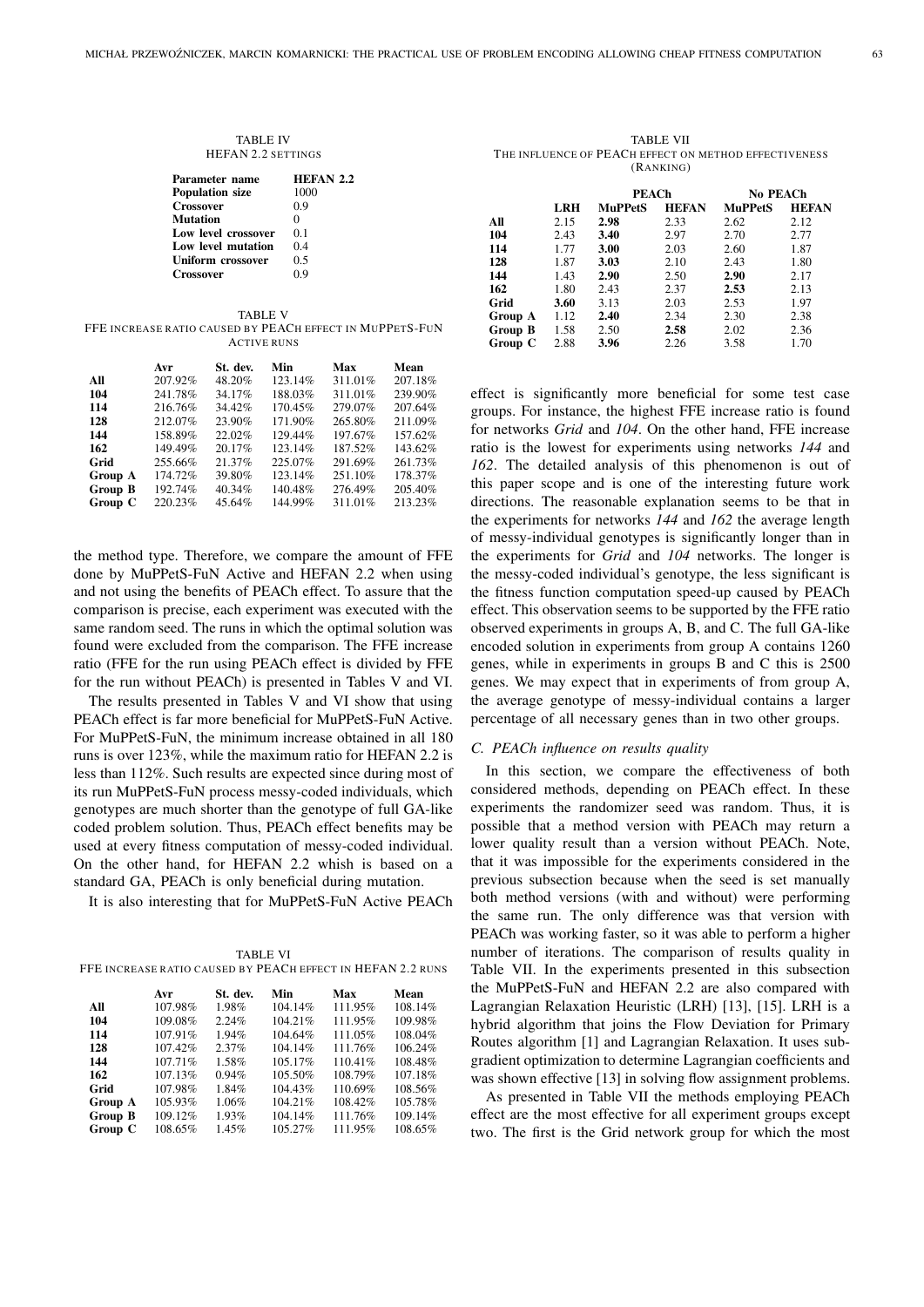|         | with PEACh<br>better or equal | Equal    | with PEACh<br>worse or equal |
|---------|-------------------------------|----------|------------------------------|
| All     | 100.00%                       | $0.00\%$ | $0.00\%$                     |
| 104     | 99.95%                        | $0.37\%$ | 0.19%                        |
| 114     | 98.94%                        | 7.68%    | 3.84%                        |
| 128     | 100.00%                       | 0.07%    | 0.04%                        |
| 144     | 59.27%                        | 100.00%  | 59.27%                       |
| 162     | 50.00%                        | 100.00%  | 68.55%                       |
| Grid    | 99.88%                        | 0.94%    | $0.47\%$                     |
| Group A | 92.52%                        | 28.10%   | 14.05%                       |
| Group B | $99.99\%$                     | 0.06%    | 0.03%                        |
| Group C | 100.00%                       | 0.01%    | $0.00\%$                     |

TABLE IX

THE COMPARISON OF HEFAN 2.2 EFFECTIVENESS WITH AND WITHOUT PEACH EFFECT ON THE BASE OF *p*-VALUE REPORTED BY SIGN TEST

|         | with PEACh<br>better or equal | Equal   | with PEACh<br>worse or equal |
|---------|-------------------------------|---------|------------------------------|
| All     | 99.98%                        | 0.07%   | 0.04%                        |
| 104     | 96.08%                        | 18.92%  | 9.46%                        |
| 114     | 92.83%                        | 33.23%  | 16.62%                       |
| 128     | 98.94%                        | 7.68%   | 3.84%                        |
| 144     | 96.82%                        | 16.71%  | 8.35%                        |
| 162     | 98.46%                        | 9.63%   | 4.81%                        |
| Grid    | 73.83%                        | 83.18%  | 41.59%                       |
| Group A | 50.00%                        | 100.00% | 64.94%                       |
| Group B | 99.00%                        | 4.70%   | 2.35%                        |
| Group C | 99.98%                        | 0.09%   | 0.04%                        |

effective is LRH, the second is 162 network for which the most effective MuPPetS-FuN Active without PEACh effect. In the experiments employing the Grid network, LRH simply seems to be a more suitable method. Such observation is consistent with the previous research in this area [15]. For experiments using 162 network, the explanation may be as follows. MuPPetS-FuN Active seems to be effective in solving test cases from this group. The PEACh influence on computation load used by MuPPetS-FuN Active was the lowest for these experiments (less than 150% of average ratio presented in Table V), so it is likely that such result is the effect of noise. To check if the benefits of PEACh effect are statistically significant we have used Sign Test. The results are presented in Table VIII.

As presented in Table VIII the use of PEACh effect is not statistically significant for the method effectiveness for experiments using network *144* and *162*. Such results are not surprising since for both of these subgroups the average FFE increase ration was the lowest. The third subgroup for which the influence of PEACh benefits on results quality does not seem statistically significant are experiments from Group A. Note, that for this subgroup average FFE increase ratio was the third lowest one.

The same statistical tests were performed for HEFAN 2.2. As expected, for this method the results are less convincing - the *p*-value of tests checking that HEFAN 2.2 effectiveness with and without PEACh is equal is significantly higher and is above 9% for 6 of 10 experiment groups. Nevertheless, when

all experiments are taken into account, the results are decisive. Thus, it is allowed to state that for HEFAN 2.2 the influence of PEACh significantly affects the results quality.

## *D. Results discussion*

The results presented in this paper show that the influence of PEACh effect may significantly optimize the computation load used by a method. Thus, it may influence the method effectiveness when the available resources are limited. The research presented in this paper show that some methods are more suitable to use PEACh benefits than other. Here, MuPPetS-FuN Active that employs messy-coding was able to perform from 123% up 311% of FFE that would be computed without using PEACh. Such change seems significant. Note, that messy-coding is not the only mechanism suitable for using PEACh. For instance, the evolutionary method may be hybridized with the local search algorithm. If the local search is based on exchanging one gene value to the other, the optimization of computation load brought by using PEACh effect may be significant as well. In this paper we also show that for some methods like standard GA the use PEACh is limited. However, its influence may also lead to statistically significant effectiveness increase.

Another interesting observation refers to computation load measurement. When an evolutionary method is applied to solve a practical problem, it seems reasonable to use PEACh effect if possible. However, when PEACh is used the FFE is not a fair computation load measure because the cost of computing a single fitness evaluation may be significantly different depending on the situation in which it is computed if fitness is computed after a small genotype change (eg. after mutation) the cost will be low, in other cases it will be high. Thus, in such cases, FFE is not a reliable computation load measure.

# VI. CONCLUSION

The objective of this paper was to check how significant may be the optimization of computation load expenses when PEACh effect is employed by methods applied to solve hard, practical problem. The presented results show that the influence of PEACh may be significant even if the method is not suitable to employ it (HEFAN 2.2). On the other hand, for methods using mechanisms like messy-coding, the efficiency increase may exceed 300%. The results supported by statistical tests point out that the result quality differences caused by PEACh are significant. Thus, for the considered methods FFE is not a fair computation load measure.

The key direction of future research is further investigation of possible PEACh utilization, for instance in hybrid methods using local optimization to improve their effectiveness. The use of PEACh may also enable significant effectiveness breakthrough for methods employing the Baldwin effect [16] as it may significantly reduce its computational costs. Finally, new techniques that use problem features for computation load reduction shall be identified and proposed.